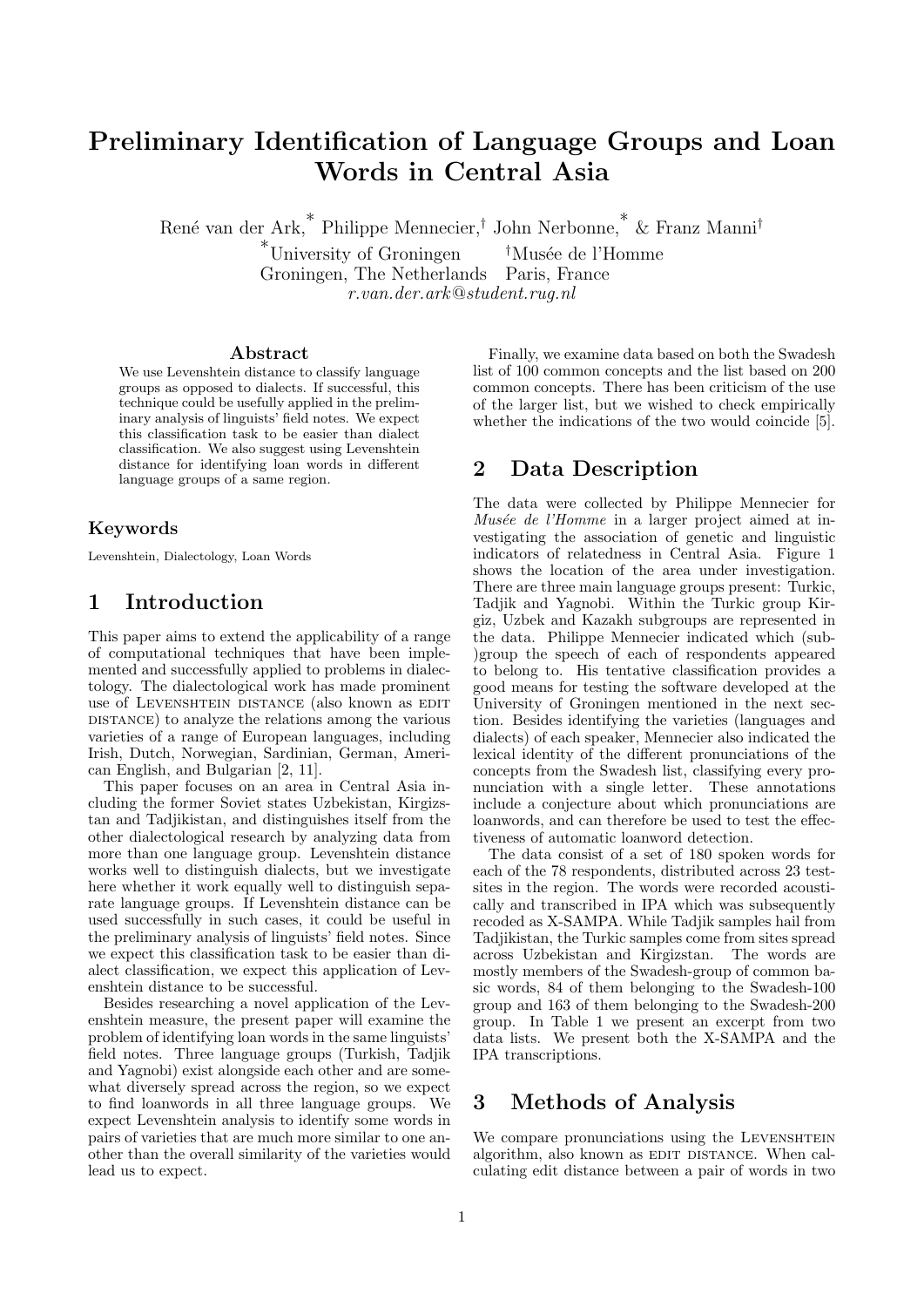

Fig. 1: Map of the area investigated. Note that the linguistic data of some locations in Kirgizstan are not yet included in the current dataset.

| English | X-SAMPA                               | <b>IPA</b>          | X-SAMPA      | <b>IPA</b> |
|---------|---------------------------------------|---------------------|--------------|------------|
| one     | bIr                                   | bіr                 | i:           | ir.        |
| two     | jIk@                                  | jıkə                | dU:          | do:        |
| three   | yt_S                                  | ytſ                 | saraj        | saraj      |
| four    | t8rt                                  | tert                | safOr        | safər      |
| five    | $b_{-j}$ IS                           | pil                 | panZ         | panz       |
| big     | $\frac{\mathrm{lk@n}}{\mathrm{lk@n}}$ | <del>u</del> lkən   | kalOn        | kalon      |
| long    | uzaq                                  | uzaq                | $\rm{darO}z$ | daroz      |
| wide    | $k$ <sub>-</sub> jeN                  | $kj$ en             | kuSOd        | kufod      |
| thick   | s <sub>-jemIz-O</sub>                 | s <sup>j</sup> emiz | Gafs         | yafs       |
| heavy   | awIr                                  | awır                | vazmın       | vazmın     |

Table 1: Some example data in X-SAMPA and IPA

different varieties—whether they be dialects or as in the present case, languages—we seek the minimal set of operations that can be used to transform one pronunciation into another. The operations can be insertions, deletions, substitutions or swaps and each is associated with a cost. Although we have experimented with elaborate cost schemes, we have in general found simple schemes to function effectively when the purpose is to characterize the overall similarity among varieties. In this research, therefore, a standard cost scheme is adopted for Levenshtein measurement in which all operations cost a single unit  $(1.0)$ . Heeringa (2004) presents the application of Levenshtein distance in great detail [2]. We ensure (roughly) that only vowels substitute for vowels, and consonants for consonants, and the distance scores are normalized according to word-length (see Heeringa et al. [3] for details).

As in previous dialectometric research conducted by the Groningen group, the software package L04, developed by Peter Kleiweg, is adopted for analysis (http://www.let.rug.nl/<sup>∼</sup>kleiweg/L04). This package contains several methods to analyze phonological and lexical data statistically, building on the Levenshtein measure. The focus is on the comparison of pronunciation data such as IPA transcriptions.

For the purpose of testing effectiveness in distinguishing language groups, L04 is used to calculate a distance between each pair of words, and then an aggregate distance score for each pair of sites (the mean of word distances). We collect the aggregate site distances into a site  $\times$  site matrix which is further analyzed using multi-dimensional scaling and clustering (both further explained below). The results of these methods can also be used to automatically generate regional dialect maps. In the present paper, we focus on the degree to which the aggregate distances between sites agrees with Mennecier's pre-classification. We evaluate this by comparing the mean distance between varieties of the same language (family) with the mean distance between varieties from different language (families).

Note that for each concept in the Swadesh list, and for each pair of sites we obtain a pronunciation distance—the distance between the pronunciation at the one site from the pronunciation at the other. We use these single word distances to detect likely loan words, under the leading hypothesis that words from unrelated language families that are very similar are likely to be related as loan words (meaning that the word was borrowed from the one language into another or from a third language into each of languages under comparison). We can evaluate this hypothesis by comparing pronunciation distances of the words with Mennecier's conjecture about whether the words are related as loans (noted above). We quantify the success of recognizing loan words using precision and recall. Finally we investigate whether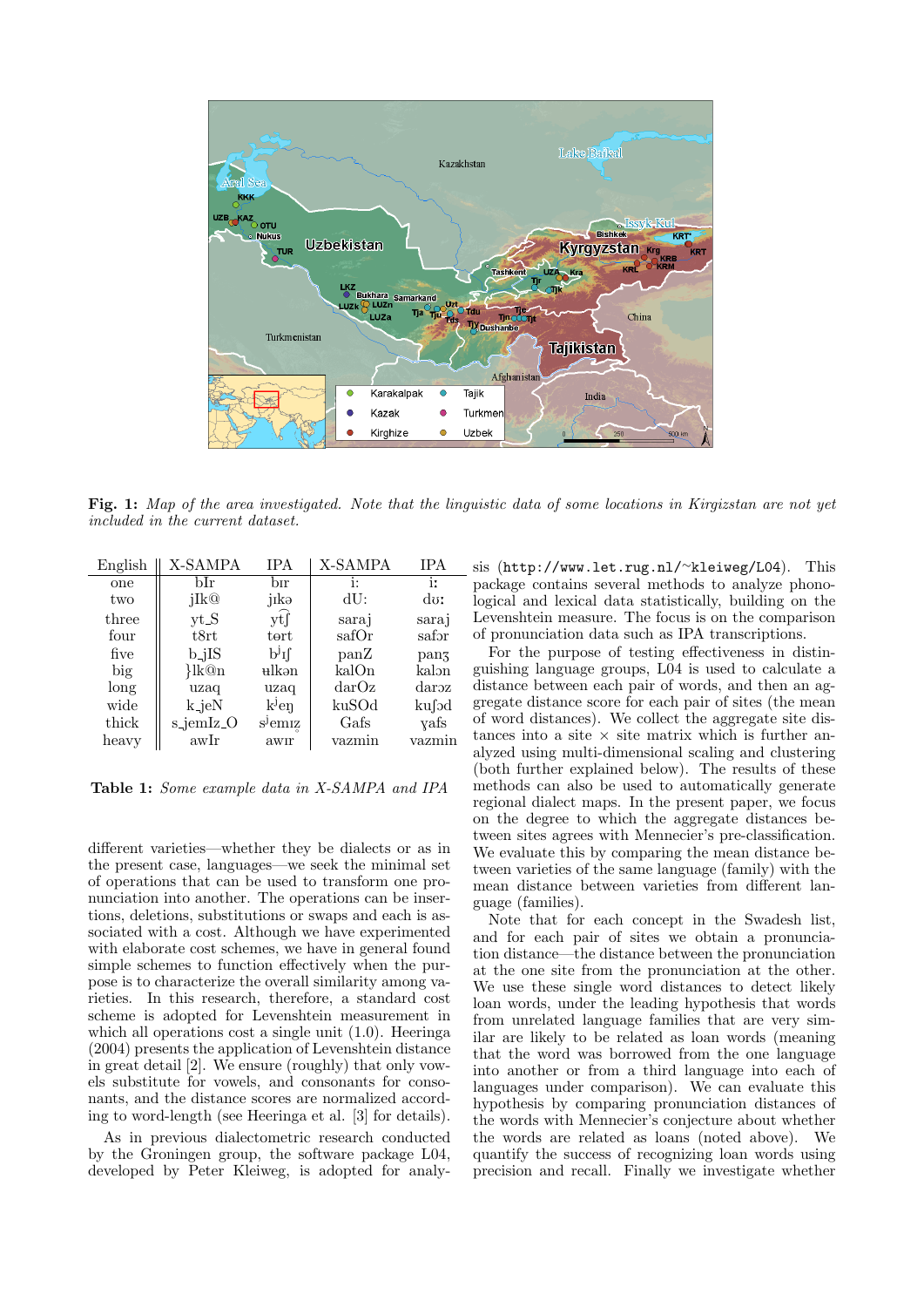the words related by loan as a set differ from other words (whether the mean pronunciation differences differ significantly), and we investigate analyzing the two sets as a mix of distributions, using the EM algorithm [10], implemented in the 'mixdist'-package in R (http://www.r-project.org/).

### 3.1 Analysis of Aggregate Distances

### 3.1.1 Multidimensional Scaling

Multidimensional scaling (MDS) is a technique to reduce a site  $\times$  site distance matrix to a matrix in which each site is represented not by the distances to each of the other sites, but rather by a set of coordinates in limited set of dimensions. In this research both two-dimensional and three-dimensional scaling are applied. MDS provides good means of visualizing differences between dialects insightfully, using two- or three-dimensional scatterplots. Three dimensions can also be used to automatically generate a color-scheme which can be used in a regional dialect map. Although there are several types of MDS, we use exclusively the classical, so-called metric variant. For more detailed description of the algorithms for applying MDS, we refer to Heeringa (pp. 156–163) [2].

We apply MDS in this paper to verify that the different language groups are indeed separated well using the pronunciation difference measure based on Levenshtein distance. We compare the MDS results with the language groups Mennecier identified, in particular zooming in on the Turkic subgroups. The effect of using only words from the Swadesh 100- and 200-group are also compared to the full set of words.

#### 3.1.2 Clustering

Hierarchical agglomerative clustering searches a site times site distance matrix for pairs of sites that are minimally distant. These sites are then "fused" to obtain a smaller distance matrix, in which the distances from the fused sites to others are determined by averaging the distances in the input matrix (we omit complications introduced by alternatives to averaging). The process is repeated until all the sites are fused into a DENDROGRAM—or, tree—in which fused items are joined under a single node. Branch length in dendrograms corresponds to the distance between items at the moment of fusion. So, whereas MDS locates varieties within an idealized, low-dimensional space, clustering identifies groups among different varieties. For this paper UPGMA (Unweighted Pair Group Method using Arithmetic averages) clustering was used, following Heeringa (pp. 146-156) [2].

We shall employ clustering to verify that distinct language groups are indeed distinguished via pronunciation distance.

### 3.2 Identifying Loanwords

### 3.2.1 Pairwise analysis

To identify loanwords the data need to be analyzed at the word level. For this purpose, words were compared pairwise. For 78 test-sites and 180 words this generated 531.531 pairs. If we ignore pairs for which a score is not available—cases where a pronunciation was not recorded—we are left with 500.485 pairs.

Based on the regional pre-classification the entire set of word pairs was divided into two subsets, the first subset containing word-pair scores from the same language group, and the second containing scores for word pairs in different groups. Thus contained scores of word pair differences for word pairs from the following pairs of languages (language families): Tadjik-Tadjik, Yagnobi-Yagnobi, and Turkic-Turkic. The second subset contains the scores for word pairs from different language groups, which results in scores for word pairs from the following pairs: Tadjik-Yagnobi, Tadjik-Turkic, and Turkic-Yagnobi. The 'same-family-set' contains 221.357 scores and the 'different-family-set' contains 279.128 scores.

The same is also done for the Turkic subgroups, resulting in a full set of 127.020 scores, a 'same-familyset' of 33.351 scores and a 'different-family-set' of 93.669 scores.

#### 3.2.2 Testing Pre-classified Loanwords

For the task of automatic loanword detection we focus here on the (admittedly easier) problem of detecting loan words within the 'different-family-set'. It is expected that zero- and low edit-distances in this set indicate loanwords. We test this assumption by calculating precision and recall measures, using the classification provided by Mennecier. If, for instance, a pronunciation in site X is classified as being from family A and a pronunciation in site Y is also classified as being from family A, then it has been pre-classified as a loanword. Recall is the percentage of word pairs pre-classified as being from the same family which are indeed recognized as loanword (i.e. by having a low score for edit-distance). Precision is the percentage of the pairs identified as loanwords on the basis of low edit distance scores which were also pre-classified as loanwords.

#### 3.2.3 Mix of Distributions

We are also interested in looking at the distribution of the entire set of pairs as a mix of distributions of the two subsets noted above. Before doing this, we wish to verify that the two subsets are indeed statistically distinct. A simple *t*-test will be used for this purpose. If these subsets are indeed distinct, the next step is to analyze the full set of pairs as a mixed distribution of these two subsets. To address this issue we apply the 'mixdist'-package for R (http://www.r-project. org/), written by dr. Peter MacDonald (McMaster University, Ontario) [4].

We are also interested in identifying loans within related languages. For this reason we also examine the set of Turkic languages and analyze them as a mix of distributions.

# 4 Results and Evaluation

### 4.1 Preliminary remarks

Distance matrices were generated for the entire data collection as well as for the following two subsets: all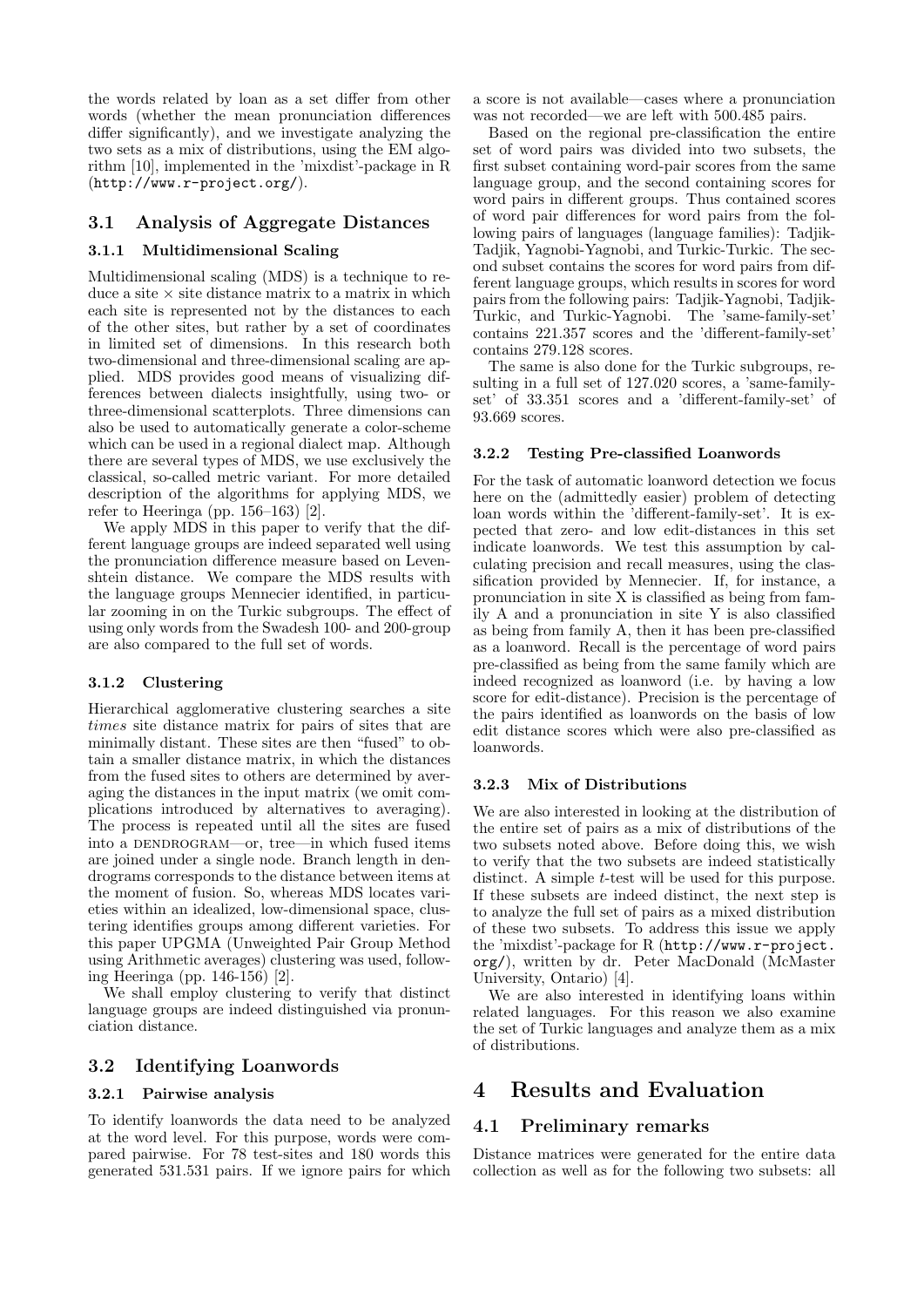

Fig. 2: Scatterplot of the two-dimensional reduction of distances among all the sample sites (classical, metric MDS).



Fig. 3: Scatterplot of (classical) two-dimensional MDS for the sample restricted to the Turkic languages. Notice how the Hitoj (represented by the diamonds on the left, among the triangles and inverted triangles) appears in the Kazakh/Karakalpak cloud, even though Hitoj respondents were conjectured to speaking a variety of Uzbek.

the Turkic sites on the one hand and all the Tadjik and Yagnobi sites on the other. Consistency measures (Cronbach's  $\alpha$ ) of the data range from 0.955 (Tadjik and Yagnobi sites) to 0.993 (full set), confirming the strong signal in the data. When eliminating words in the Swadesh 100 group the scores range from 0.921 (Tadjik and Yagnobi) to 0.989 (all sites). Because the varieties of different languages are somewhat interspersed, dialect maps are limited in utility. For that reason we concentrate on visualizations using dendrograms and MDS scatterplots, to which we now turn.

#### 4.1.1 Multidimensional Scaling

Two-dimensional MDS analysis for the full dataset correlated with the input data correlated very highly  $(r = 0.963)$ , indicating that the data is represented very well in two dimensions. Figure 2 presents the MDS results for the entire set of data in the 2-

Fig. 4: Scatterplots of 2-dimensional MDS for the 100-word Swadesh list. If one compares this plot to Fig. 2, the overall similarity is striking, but the location of the Yagnobi group has shifted in this reduction based on the 100-wd. Swadesh list.

dimensional reduction. Although we have experimented with different variants of MDS (e.g., distinguished by whether the approximation algorithm seeks to minimize linear error or squared error), we restrict our attention here to classical MDS in which squared error is minimized.

Figure 3 focuses on the Turkic varieties. Especially interesting here is the position of three test persons of (Hitoj), represented by diamonds, meaning that they were pre-classified as belonging to the Uzbek dialect. But they are closer to the Kazakh/Karakalpak area in this standard MDS analysis. One explanation might be that the site is situated in a region where more Kazakh and Karakalpak sites are located (see Figure 1), suggesting that we may be seeing the influence of contact. This is a subject for further analysis.

We also compare MDS analyses to gauge the impact of the tow different Swadesh lists. As mentioned above, we have worked with both a full set of words, but we can compare the results based on this full 200 wd. set to results based on subsets containing only words from the Swadesh-100 list [5, 9]. The MDS results for the 100-element list may be seen in Figure 4. This plot should be compared to the earlier Fig. 2. The comparison displays almost no differences. Nonetheless, the Yagnobi sites do appear to stand further away from the Tadjik sites when the analysis is based on the Swadesh-100 subset. Since other scholars have argued that the more restricted list is more likely to reflect older linguistic relations [5, 9], we speculate that the difference in the relative position of Yagnobi may be a reflection of contact.

It remains to be explored which of the word-sets provides the most reliable results. Generally speaking, larger sets of data tend to be more reliable, arguing for the larger word-sets, but as we noted above the 100-wd. provides a very strong signal. We conjecture that the detection of loan words should provide further insight in this issue. If the Yagnobi 200-wd. set indeed contains loan words, this could explain its shifted position.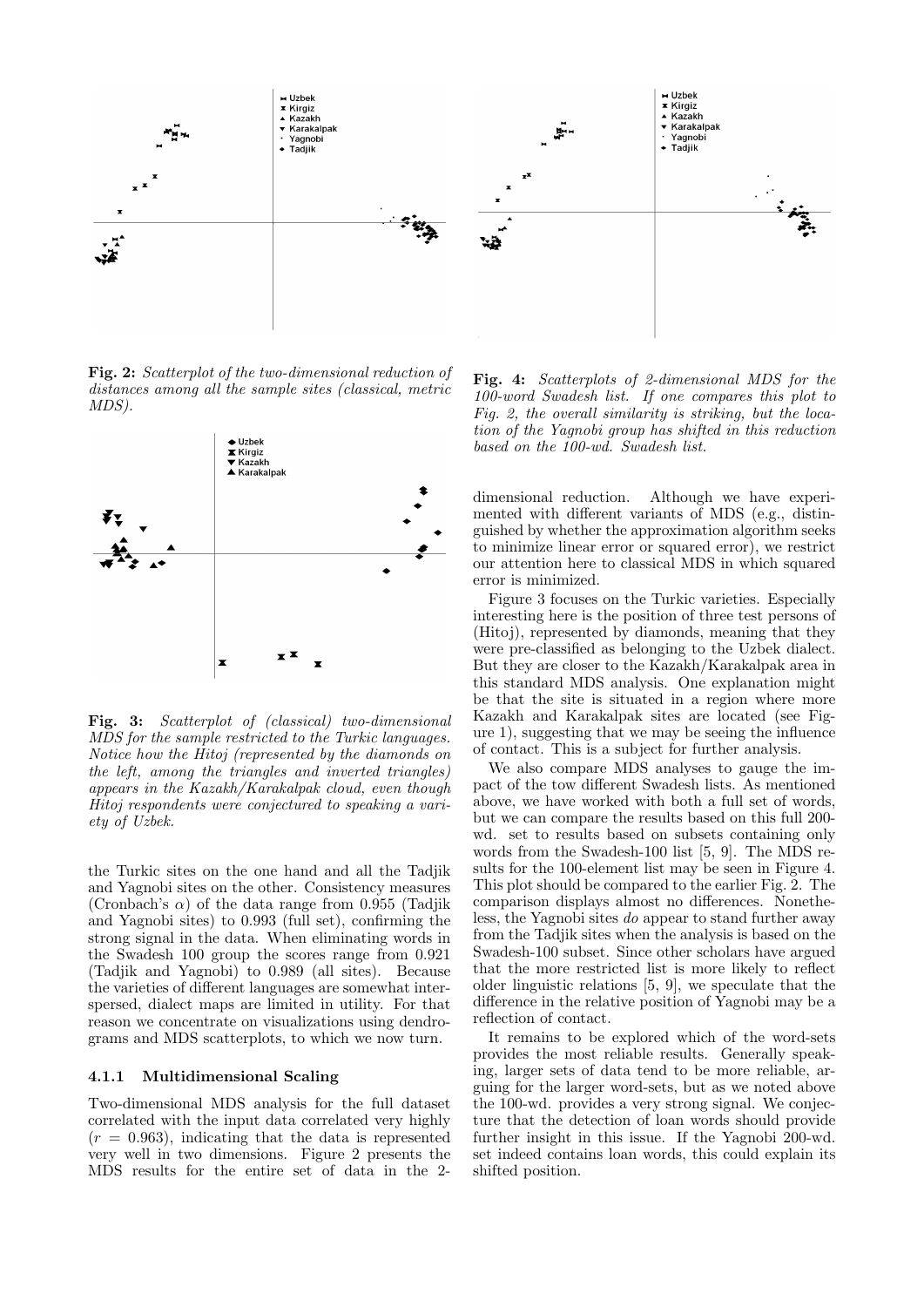

Fig. 5: UPGMA dendrogram based on all words.

#### 4.1.2 Clustering

Fig. 5 shows the result of applying UPGMA clustering (explicated above) to the full set of data for all data collection sites. As one may verify, the major distinction is between the Turkic languages in the top half of the diagram and the Indo-Iranian languages in the bottom half. The major split among the Turkic languages is between Uzbek varieties (in the lower part of the top section) and the others (Karakalpak, Kazakh, and Kirgiz), but the dendrogram confirms the exceptional status of the (Uzbek) Hitoj varieties. Among the Indo-Iranian varieties (in the lower half of the dendrogram), we see the split between Tadjik and and Yagnobi which we also noted in the MDS analysis.

We expect little insight from projecting the classifications to geography due to the mobility of the peoples in this area, so we refrain from present maps here. We turn therefore to the problem of detecting loanwords.

### 4.2 Loanword Identification

As mentioned above, we are also interested in the problem of detecting loanwords automatically or semiautomatically. We proceed from the assumption that the pronunciation variants of a word involving a loan may be recognized by a very small (near zero) pronunciation distance. This will be easier if the loan effect is to be detected in unrelated languages.

We note that there is a substantial literature on the detection of translation equivalents, or "cognates" for the purpose of translation [12, 7, 1], many of which are in fact loanwords. We do not take this up here for two reasons. First, we would like to push the approach of relying only on surface similarity, and second, the techniques often rely on having large samples of the languages in which "cognates" are sought and/or bilingual corpora which also provide semantic clues. We note that a detailed comparison with at least some of these techniques will be sensible, in particular Kondrak's work [7, 6] but we postpone it to future work.

We have attempted to detect loanwords both between the three major groups (Turkic, Tadjik and Yagnobi) and between the Turkic subgroups—as might be expected, the former more successfully than the latter.

#### 4.2.1 Testing Pre-classified Loanwords

To test whether the assumption of (near-)zero editdistance for loan-related words in different language groups, a histogram of the 'different-family-set' of distances has been created which can be seen in figure 6. This histogram suggests a normal distribution of pronunciation differences, except that there are very many zero-scores and near-zero scores. We assume that these are words related by loan.

To further examine this assumption, a recall/precision analysis has been adapted to suit our data. We compare the near-zero pronunciation distances as our hypothesis about loans with the hand annotations supplied by Mennecier. Let's first compare this use of precision and recall to the use of those measures in information retrieval, where documents are automatically ranked according to their relevance to a given query, and precision and recall quantify how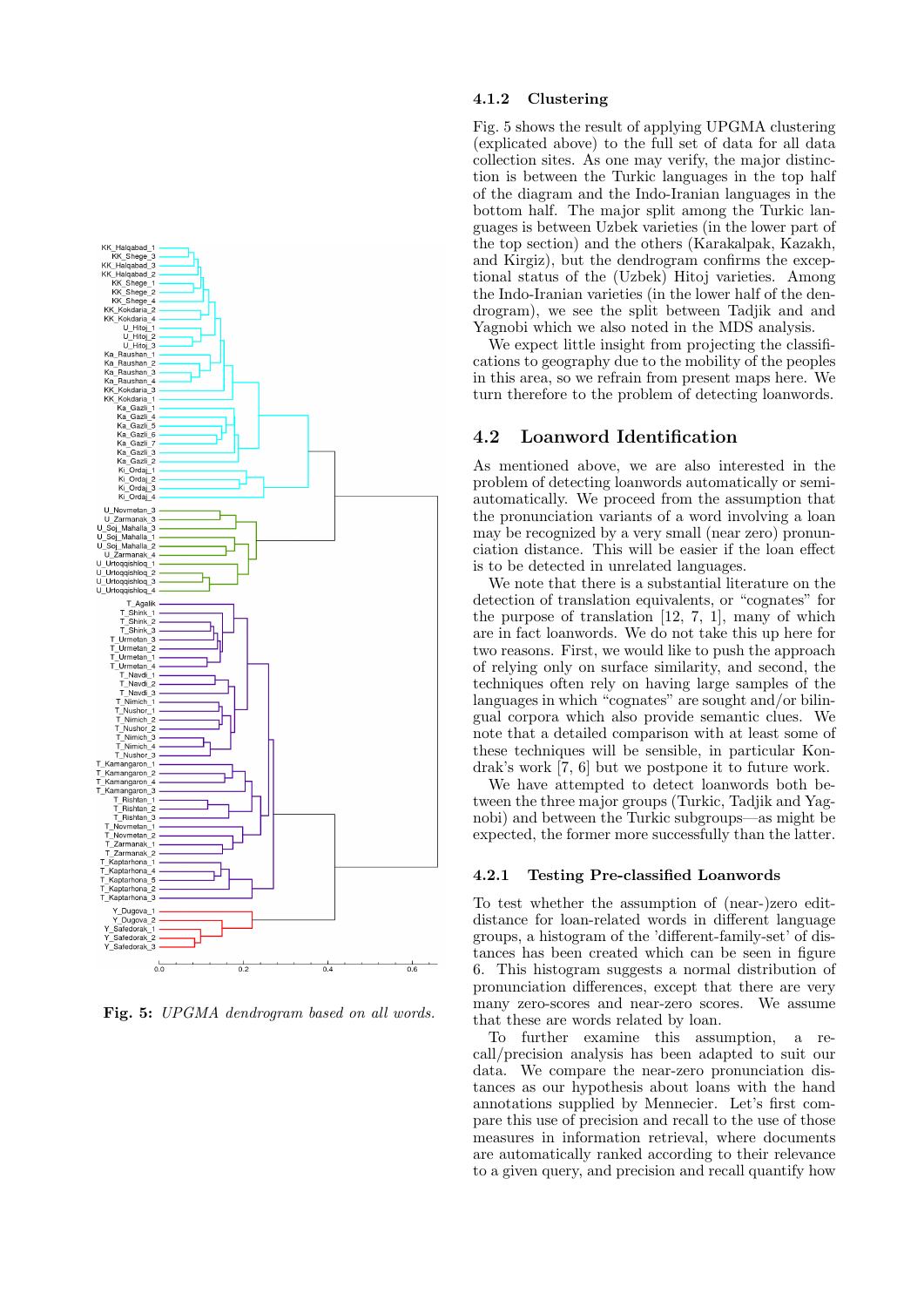

Fig. 6: Histogram of frequencies of Levenshteindistance scores for word pairs from different language families. Note the anomalous "bump" near zero disturbing the otherwise normal distribution. We hypothesize that these are the words related by loan.

well this overlaps with hand annotations provided by expert users. Our automatic technique is the near-zero score of pronunciation distance, and we shall make use of averaged 11-pt. precision-recall curve [8].

To sketch this curve, the word pairs are measured for their pronunciation distance using the Levenshtein measure, and then sorted in order of increasing distance, zero scores first. RECALL is then the percentage of words which were hand-picked to be related by loan and that have been "retrieved" at a certain proportion of the sorted result set. Precision at a given recallpercentile is the percentage of pairs pre-classified as loans that are found in the data sorted in increasing order of pronunciation distance. We divide the entire set to detected into eleven sections, and record the relation between recall and precision in each of the sections. It is worth emphasizing that the point at which recall is 100% need not contain the entire data set, and in fact normally does not. It is the point at which all the true loan relations have been detected.

In Figure 7 the x-axis is calibrated according to the 11 percentile bins of recall effectiveness. The falling line (which begins at 1.0) indicates the precision of detection calculated on the basis of the words sorted according to increasing edit distance. The lower, rising line is the average Levenshtein-distance for all the pairs within a given recall-percentile bin. The choice of a threshold for detecting loan words should be based on the corresponding precision-score at the same recallpercentile. A reasonable assumption might be to use a score before the sharp drop in precision, for instance at the 70th percentile, where precision is 0.754, and the average normalized edit-distance is 0.147. If we used this as a threshold, we would of course accept nearly 25% error. If this is regarded as too "noisy", we might instead back off to a threshold at the 50th percentile, where precision is over 0.95, and error less than 0.05.

We can repeat this analysis within the Turkic sub-



Fig. 7: Averaged 11-point recall/precision curve for all language groups, combined with average edit distance score per 10th percentile of recall.

group, expecting that detection will be more difficult since there will be more scores near zero due to the cognacy of the words under comparison. In the interest of space, we do not do present those results in detail here.

#### 4.2.2 Mix of Distributions

We also investigate whether well-known techniques for detecting the mixture of two distributions might help in interpreting the data. This section is speculative. Since these require that one specify the sorts of component distributions involved, and since the basic distribution appeared to be Gaussian, we first check whether the word distributions are distributed normally. We restrict our attention here to the full set of pairs from all of the languages, without distinguishing whether the languages are known to be genealogically related or not.

We examine the hypothesis that the distribution is normal by sketching a normal quantile plot (see Fig. 8), which indeed suggests that a normal distribution is being mixed with a uniform distribution around zero. We likewise see a "ceiling" effect for the most different word pairs, suggesting a further deviation from the normal distribution. We add that the same analysis applied to the 'same-family-set' suggests a more complicated situation whose analysis we postpone to a later paper.

We continue to the analysis of the distribution of full set of edit-distances as a mixture of two Gaussian distributions. This may not be unproblematically applicable, but it may nonetheless prove insightful. The result can be observed in Figure 9. The histogram shows a drop in frequency after the (near-zero) region where we expect to find the words related by loan. The left component (lower curve on the left) is the normal curve inferred by the analysis, which we should prefer to interpret as the words related by loan. The lower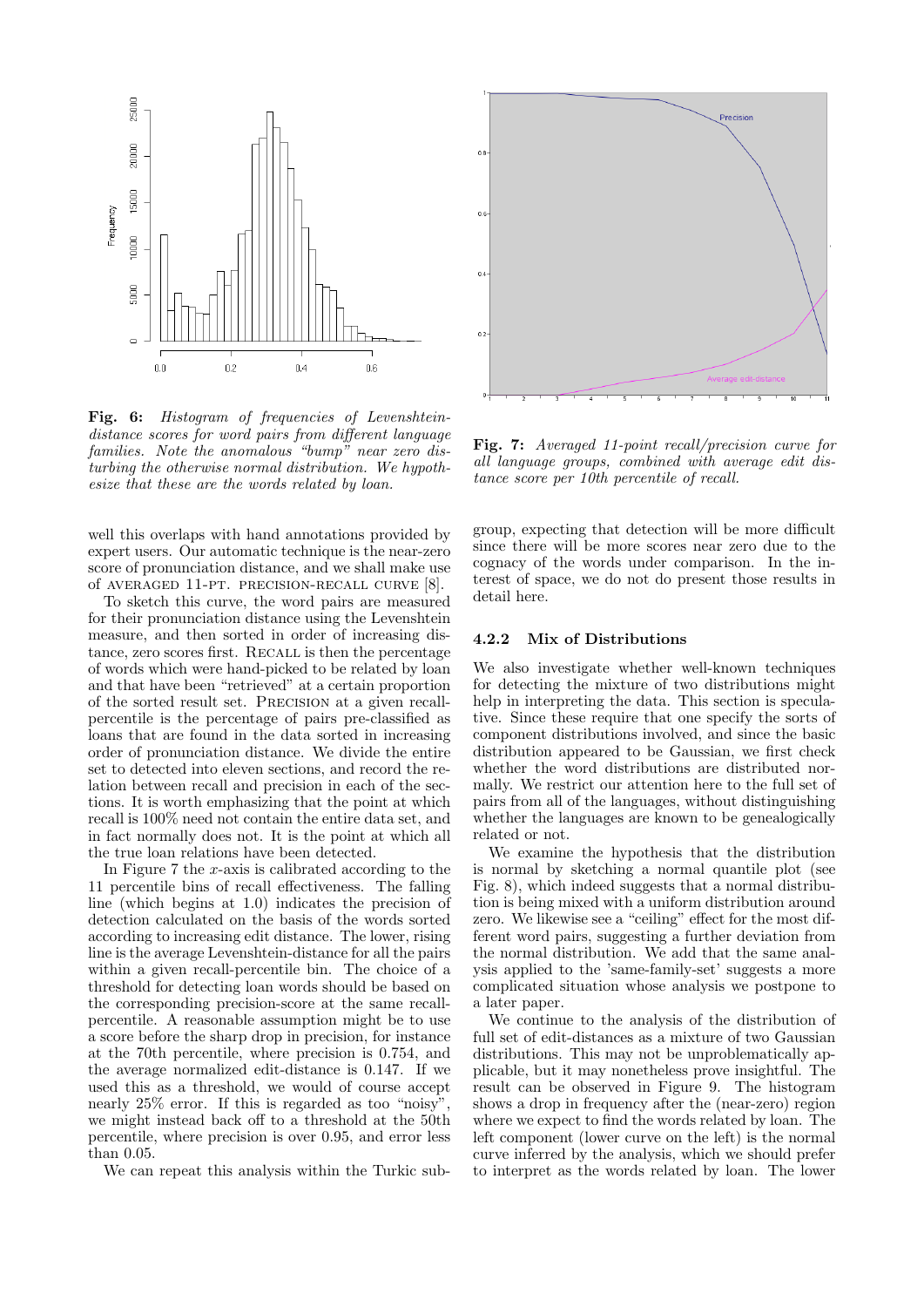Normal Q-Q Plot For all Pairs in all Language Groups



Mixed Distributions of Wordpairs for all Language Groups



Fig. 8: Normal quantile plot for full set of pairwise edit-distances, including both the 'different-family-set' and the same-family-set'.

curve on right should then reflect the normal sort of variation one finds in sets of words not related by loan. The disappointing feature of the mixture is the large intersection of the two component curves. The size of the area under both component curves reflects the number of words that might be due to either process either loan or non-loan variation.

We conclude only that this sort of analysis is worth further pursuit, especially in conjunction with the examination of the 'different-family-set' and including the use of mixture analyses that attempt to infer non-Gaussian components.

# 5 Conclusions and Discussion

This paper aimed to extend the applicability of a range of computational techniques that have proven successful in dialectology. We focused on an area in Central Asia including the former Soviet states Uzbekistan, Kirgizstan and Tadjikistan, and includes both Turkic and Indo-Iranian languages. As expected, the pronunciation distance techniques perform well in the preliminary classification of varieties even when the dataset includes unrelated varieties. We conclude therefore that the technique could be useful in the preliminary analysis of linguists' field notes.

Besides researching a novel application of the Levenshtein measure, the paper also examined the problem of detecting loan words in the same linguists' field notes. Three language groups (Turkish, Tadjik and Yagnobi) exist alongside each other and are somewhat diversely spread across the region, so we expected to find loanwords in all three language groups. Levenshtein analysis was able to identify words related by loan, but not perfectly: there is a recall/precision

Fig. 9: Mixed distributions plot for all language groups. Although the two components that are inferred seem reasonable, they also overlap a good deal.

tradeoff that needs to be kept in mind in pairs of varieties that are much more similar to one another than the overall similarity of the varieties would lead us to expect. In a speculative section we examined the possibility of determining two components of the overall distribution of pronunciation distances, one due to loans, and the other due to "normal" variation. Two components can indeed be identified, but they overlap a good deal so that they do not provide much more help in distinguish loanwords from others.

Finally, we examine data based on both the Swadesh list of 100 common concepts and the list based on 200 common concepts. There has been criticism of the use of the larger list, but we wished to check empirically whether the indications of the two would coincide [5].

# References

- [1] O. M. Frunză. Automatic Identification of Cognates, False<br>Friends, and Partial Cognates. PhD thesis, University of Ottawa, 2006.
- [2] W. Heeringa. Measuring Dialect Pronunciation Differences using Levenshtein Distance. PhD thesis, University of Groningen, 2004.
- [3] W. Heeringa, P. Kleiweg, C. Gooskens, and J. Nerbonne. Evaluation of string distance algorithms for dialectology. In J. Ner-<br>bonne and E. Hinrichs, editors, *Linguistic Distances*, pages<br>51–62, Shroudsburg, PA, 2006. ACL. Proc. of a workshop held at the joint meeting of ACL and COLING, Sydney, July, 2006.
- [4] J. Ju. Combined algorithms for constrained estimation of finite mixture distributions with grouped and conditional data. Master's thesis, McMaster University, Ontario, Canada, 2002.
- [5] B. Kessler. The Significance of Word Lists. CSLI Press, Stan-ford, 2001.
- [6] G. Kondrak and T. Sherif. Evaluation of Several Phonetic Similarity Algorithms on the Task of Cognate Identification. In<br>*Proceedings of the Workshop on Linguistic Distances*, pages<br>43-50, Shroudsburg, PA, 2006. ACL Froc. of a workshop held<br>at the joint meeting of ACL and COLING, S